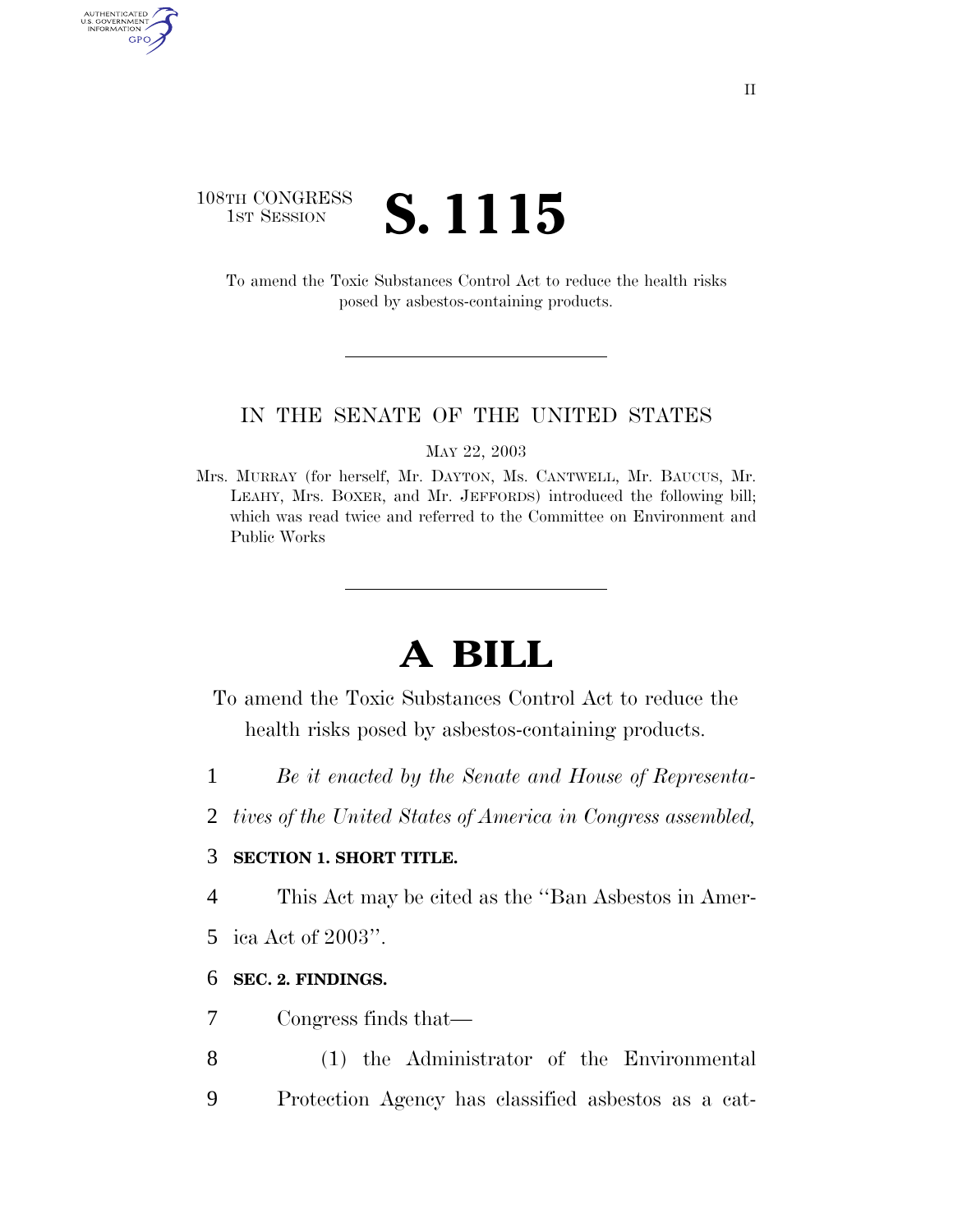| $\mathbf{1}$   | egory A human carcinogen, the highest cancer haz-      |
|----------------|--------------------------------------------------------|
| $\overline{2}$ | ard classification for a substance;                    |
| 3              | $(2)$ there is no known safe level of exposure to      |
| $\overline{4}$ | asbestos;                                              |
| 5              | $(3)(A)$ in hearings before Congress in the early      |
| 6              | 1970s, the example of asbestos was used to justify     |
| 7              | the need for comprehensive legislation on toxic sub-   |
| 8              | stances; and                                           |
| 9              | (B) in 1976, Congress passed the Toxic Sub-            |
| 10             | stances Control Act (15 U.S.C. 2601 et seq.);          |
| 11             | (4) in 1989, the Administrator promulgated             |
| 12             | final regulations under title II of the Toxic Sub-     |
| 13             | stances Control Act (15 U.S.C. 2641 et seq.) to        |
| 14             | phase out asbestos in consumer products by 1997;       |
| 15             | (5) in 1991, the United States Court of Appeals        |
| 16             | for the 5th Circuit overturned portions of the regula- |
| 17             | tions, and the Government did not appeal the deci-     |
| 18             | sion to the Supreme Court;                             |
| 19             | $(6)$ as a result, while new applications for as-      |
| 20             | bestos were banned, as bestos is still being used in   |
| 21             | consumer and industrial products in the<br>some        |
| 22             | United States;                                         |
| 23             | (7) the United States Geological Survey has de-        |
| 24             | termined that in 2000, companies in the United         |
| 25             | States consumed 15,000 metric tons of chrysotile as-   |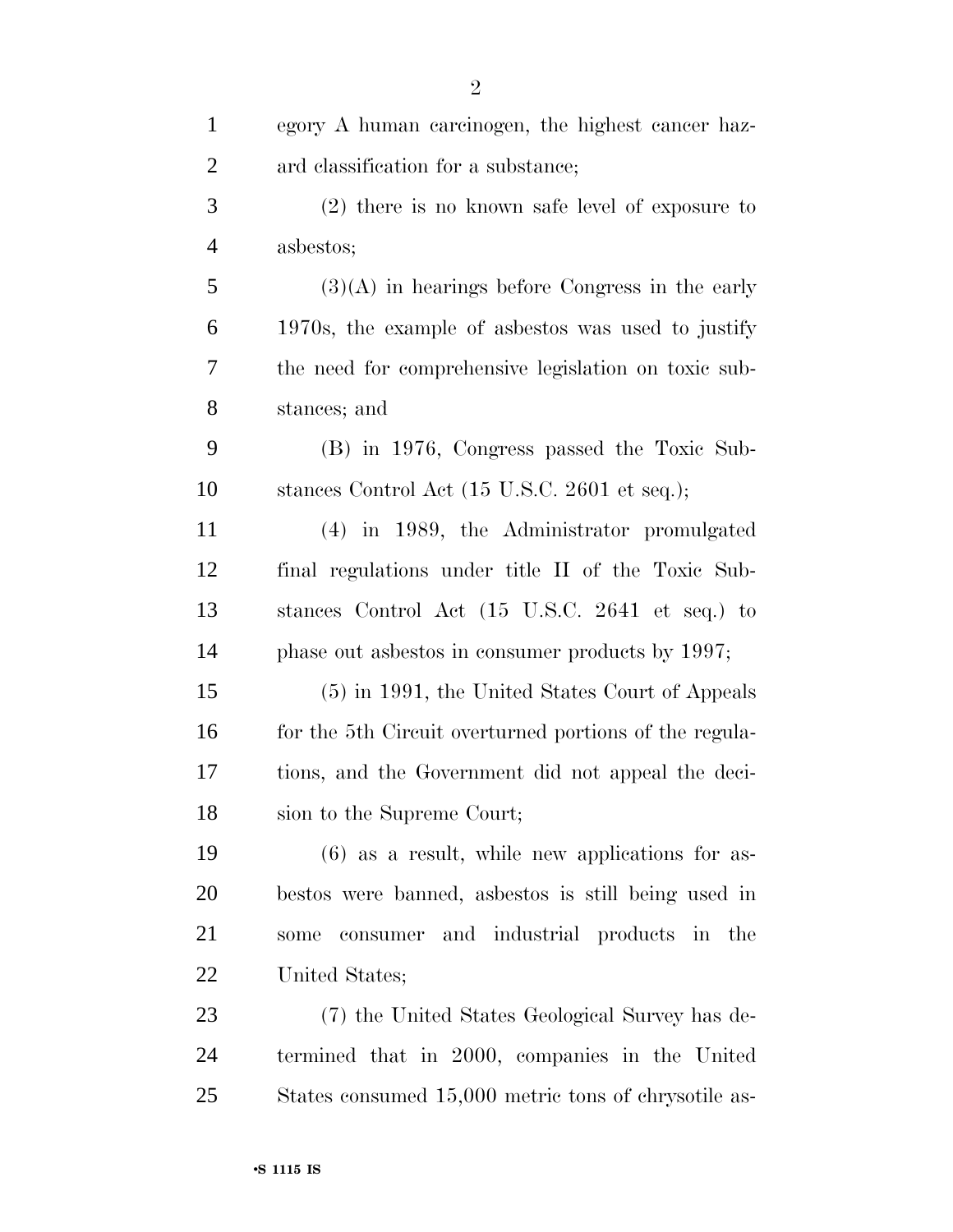| $\mathbf{1}$   | bestos, of which approximately 62 percent was con-   |
|----------------|------------------------------------------------------|
| $\overline{2}$ | sumed in roofing products, 22 percent in gaskets, 12 |
| 3              | percent in friction products, and 4 percent in other |
| $\overline{4}$ | products;                                            |
| 5              | $(8)$ available evidence suggests that—              |
| 6              | (A) imports of some types of asbestos-con-           |
| 7              | taining products may be increasing; and              |
| $8\phantom{1}$ | (B) some of those products are imported              |
| 9              | from foreign countries in which asbestos is          |
| 10             | poorly regulated;                                    |
| 11             | (9) many people in the United States incor-          |
| 12             | rectly believe that—                                 |
| 13             | (A) asbestos has been banned in the                  |
| 14             | United States; and                                   |
| 15             | (B) there is no risk of exposure to asbestos         |
| 16             | through the use of new commercial products;          |
| 17             | (10) the Department of Commerce estimates            |
| 18             | that in 2000, the United States imported 51,483      |
| 19             | metric tons of asbestos-cement products;             |
| 20             | $(11)$ banning as best os from being used in or      |
| 21             | imported into the United States will provide cer-    |
| 22             | tainty to manufacturers, builders, environmental re- |
| 23             | mediation firms, workers, and consumers that after   |
| 24             | a specific date, as best os will not be added to new |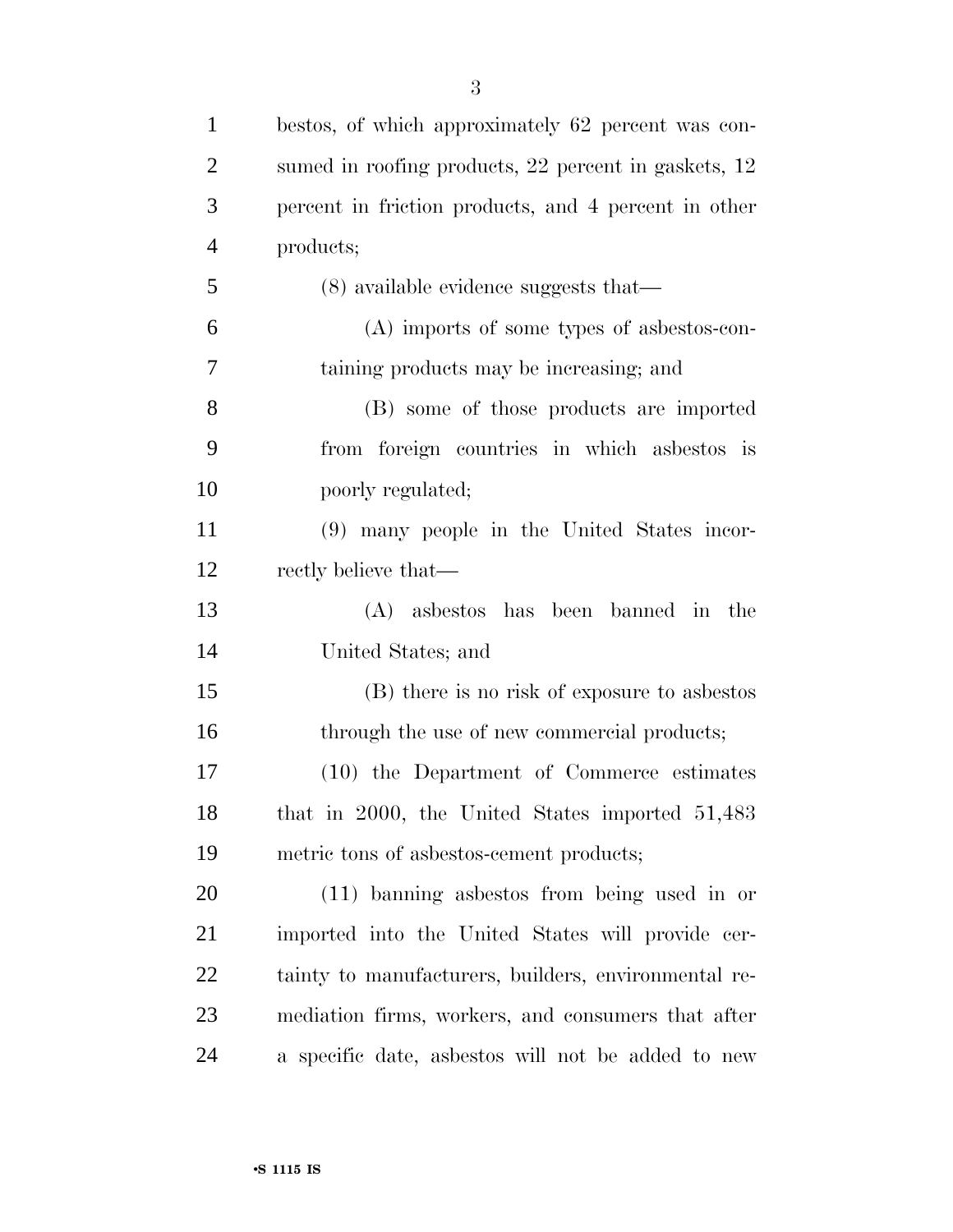construction and manufacturing materials used in this country;

 (12) asbestos has been banned in Argentina, Australia, Austria, Belgium, Chile, Croatia, the Czech Republic, Denmark, Finland, France, Ger- many, Iceland, Ireland, Italy, Latvia, Luxembourg, the Netherlands, Norway, Poland, Saudi Arabia, the Slovak Republic, Spain, Sweden, Switzerland, and the United Kingdom;

 (13) asbestos will be banned throughout the European Union in 2005;

 (14) in 2000, the World Trade Organization upheld the right of France to ban asbestos, with the United States Trade Representative filing a brief in support of the right of France to ban asbestos;

 (15) the 1999 brief by the United States Trade Representative stated, ''In the view of the United States, chrysotile asbestos is a toxic material that presents a serious risk to human health.'';

 (16) people in the United States have been ex- posed to harmful levels of asbestos as a contaminant of other minerals;

 (17) in the town of Libby, Montana, workers and residents have been exposed to dangerous levels of asbestos for generations because of mining oper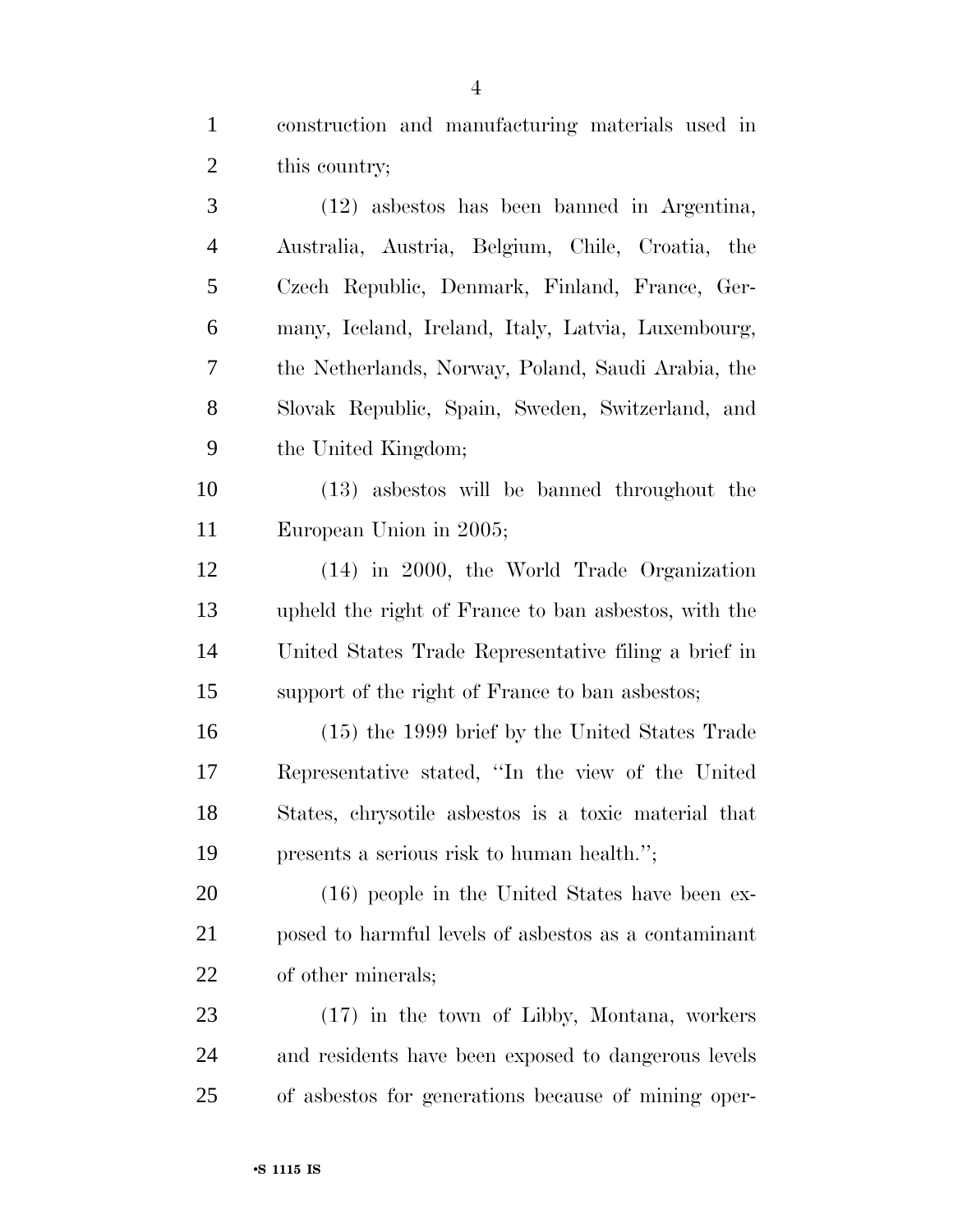ations at the W.R. Grace vermiculite mine located in 2 that town;

 (18) the Agency for Toxic Substances and Dis- ease Registry found that over a 20-year period, ''mortality in Libby resulting from asbestosis was approximately 40 to 80 times higher than expected. Mesothelioma mortality was also elevated.'';  $(19)(A)$  in response to this crisis, in January 2002, the Governor of Montana requested that the Administrator of the Environmental Protection Agency designate Libby as a Superfund site; and (B) on October 23, 2002, the Administrator placed Libby on the National Priorities List;  $14 \hspace{1.5cm} (20)(A)$  vermiculite from Libby was shipped for processing to 42 States; and (B) Federal agencies are investigating potential harmful exposures to asbestos-contaminated vermiculite at sites throughout the United States; (21) the Administrator has identified 14 sites that have dangerous levels of asbestos-tainted vermiculite and require cleanup efforts; and (22) although it is impracticable to eliminate exposure to asbestos entirely because asbestos is a

 naturally occurring mineral in the environment and occurs in several deposits throughout the United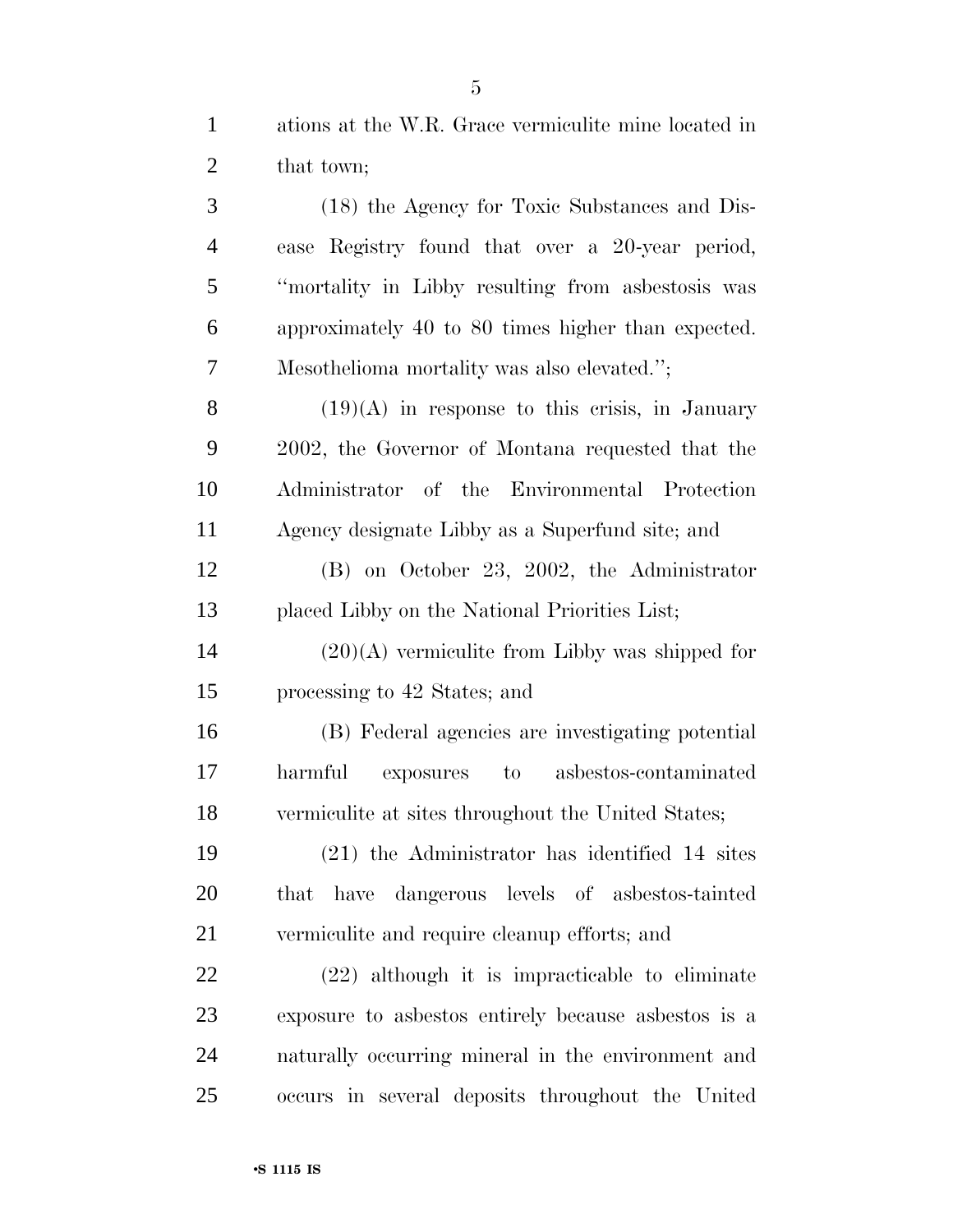| $\mathbf{1}$   | States, Congress needs to do more to protect the       |
|----------------|--------------------------------------------------------|
| 2              | public from exposure to asbestos and Congress has      |
| 3              | the power to prohibit the continued, intentional use   |
| $\overline{4}$ | of asbestos in consumer products.                      |
| 5              | SEC. 3. ASBESTOS-CONTAINING PRODUCTS.                  |
| 6              | (a) IN GENERAL.—Title II of the Toxic Substances       |
| 7              | Control Act (15 U.S.C. 2641 et seq.) is amended—       |
| 8              | $(1)$ by inserting before section 201 (15 U.S.C.       |
| 9              | $2641$ ) the following:                                |
| 10             | "Subtitle A—General Provisions";                       |
| 11             | and                                                    |
| 12             | $(2)$ by adding at the end the following:              |
|                |                                                        |
| 13             | "Subtitle B-Asbestos-Containing                        |
| 14             | <b>Products</b>                                        |
| 15             | "SEC. 221. DEFINITIONS.                                |
| 16             | "In this subtitle:                                     |
| 17             | ASBESTOS-CONTAINING PRODUCT.—The<br>``(1)              |
| 18             | term 'asbestos-containing product' means any prod-     |
| 19             | uct (including any part) to which as best os is delib- |
| 20             | erately or knowingly added or in which as best os is   |
| 21             | deliberately or knowingly used in any concentration.   |
| 22             | "(2) CONTAMINANT-ASBESTOS PRODUCT.—The                 |
| 23             | term 'contaminant-asbestos product' means<br>any       |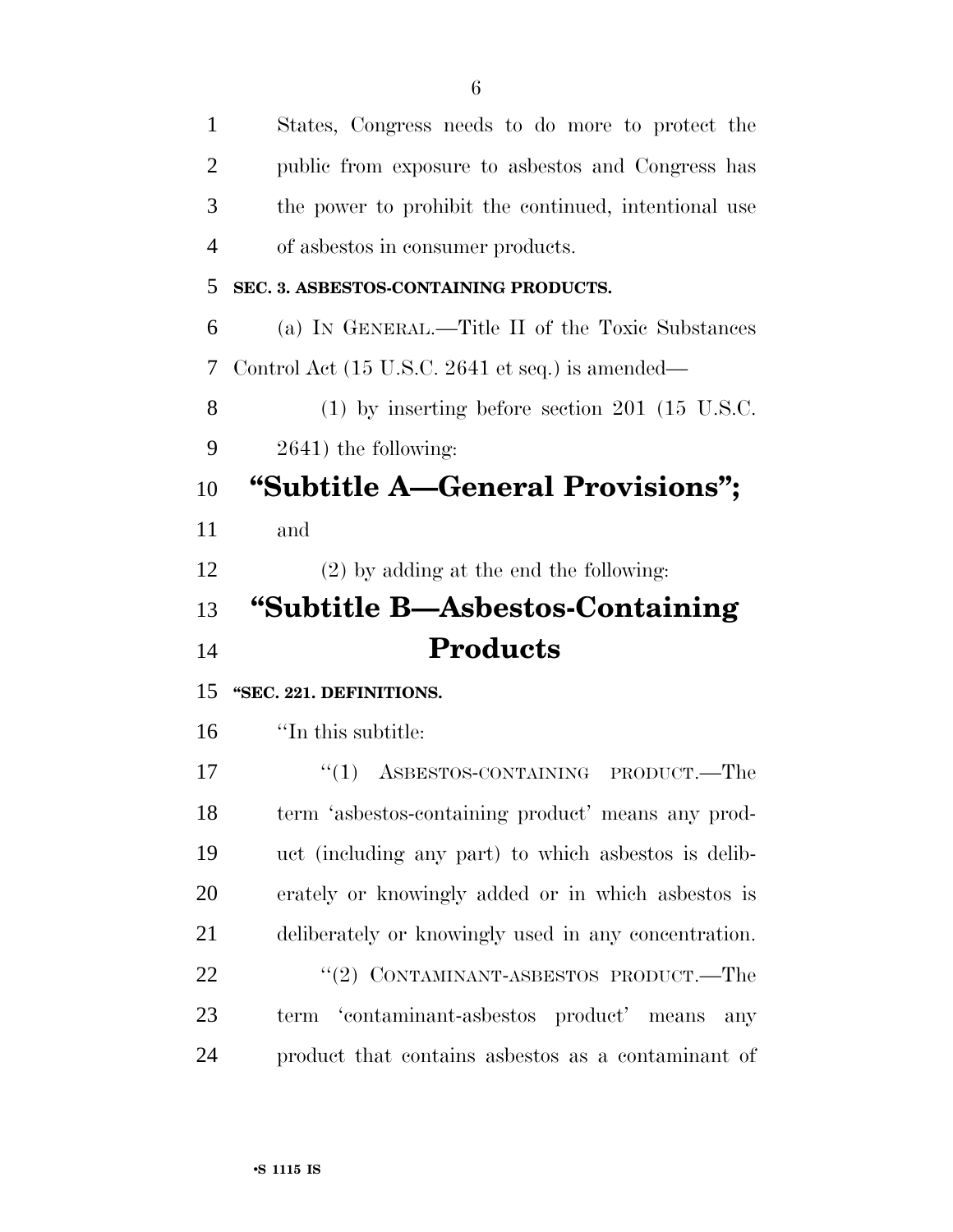| $\mathbf{1}$   | any mineral or other substance, in any concentra- |
|----------------|---------------------------------------------------|
| $\overline{2}$ | tion.                                             |
| 3              | $``(3)$ DISTRIBUTE IN COMMERCE.—                  |
| $\overline{4}$ | "(A) IN GENERAL.—The term 'distribute             |
| 5              | in commerce' has the meaning given the term       |
| 6              | in section 3.                                     |
| $\overline{7}$ | "(B) EXCLUSIONS.—The term 'distribute             |
| 8              | in commerce' does not include—                    |
| 9              | "(i) an action taken with respect to              |
| 10             | an asbestos-containing product in connec-         |
| 11             | tion with the end use of the asbestos-con-        |
| 12             | taining product by a person that is an end        |
| 13             | user; or                                          |
| 14             | "(ii) distribution of an asbestos-con-            |
| 15             | taining product by a person solely for the        |
| 16             | purpose of disposal of the asbestos-con-          |
| 17             | taining product in compliance with applica-       |
| 18             | ble Federal, State, and local requirements.       |
| 19             | $``(4)$ DURABLE FIBER.—                           |
| 20             | "(A) IN GENERAL.—The term 'durable                |
| 21             | fiber' means a silicate fiber that—               |
| 22             | "(i) occurs naturally in the environ-             |
| 23             | ment; and                                         |
| 24             | "(ii) is similar to asbestos in—                  |
| 25             | $\lq\lq$ resistance to dissolution;               |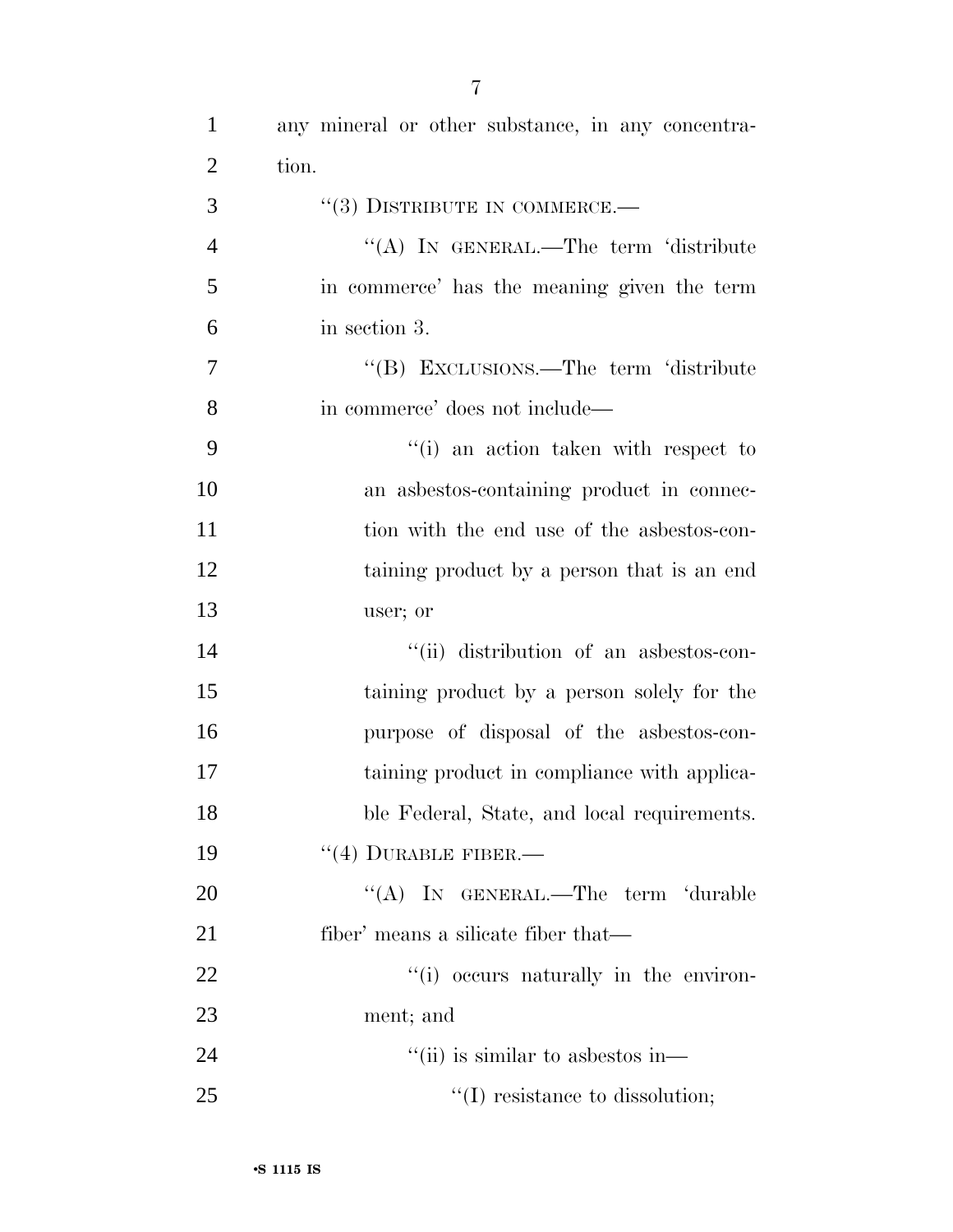| $\mathbf{1}$   | $\lq\lq$ (II) leaching; and                         |
|----------------|-----------------------------------------------------|
| $\overline{2}$ | "(III) other physical, chemical,                    |
| 3              | or biological processes expected from               |
| $\overline{4}$ | contact with lung cells and other cells             |
| 5              | and fluids in the human body.                       |
| 6              | "(B) INCLUSIONS.—The term 'durable                  |
| 7              | fiber' includes—                                    |
| 8              | $"$ (i) richterite;                                 |
| 9              | $"$ (ii) winchite;                                  |
| 10             | $\lq\lq$ (iii) erionite; and                        |
| 11             | "(iv) nonasbestiform varieties of cro-              |
| 12             | cidolite, amosite, anthophyllite, tremolite,        |
| 13             | and actinolite.                                     |
| 14             | "(5) FIBER.—The term 'fiber' means an acic-         |
| 15             | single crystal or similarly elongated<br>ular       |
| 16             | polycrystalline aggregate particle with a length to |
| 17             | width ratio of 3 to 1 or greater.                   |
| 18             | $``(6)$ PERSON.—The term 'person' means—            |
| 19             | $\lq\lq$ (A) any individual;                        |
| 20             | "(B) any corporation, company, associa-             |
| 21             | tion, firm, partnership, joint venture, sole pro-   |
| 22             | prietorship, or other for-profit or nonprofit       |
| 23             | business entity (including any manufacturer,        |
| 24             | importer, distributor, or processor);               |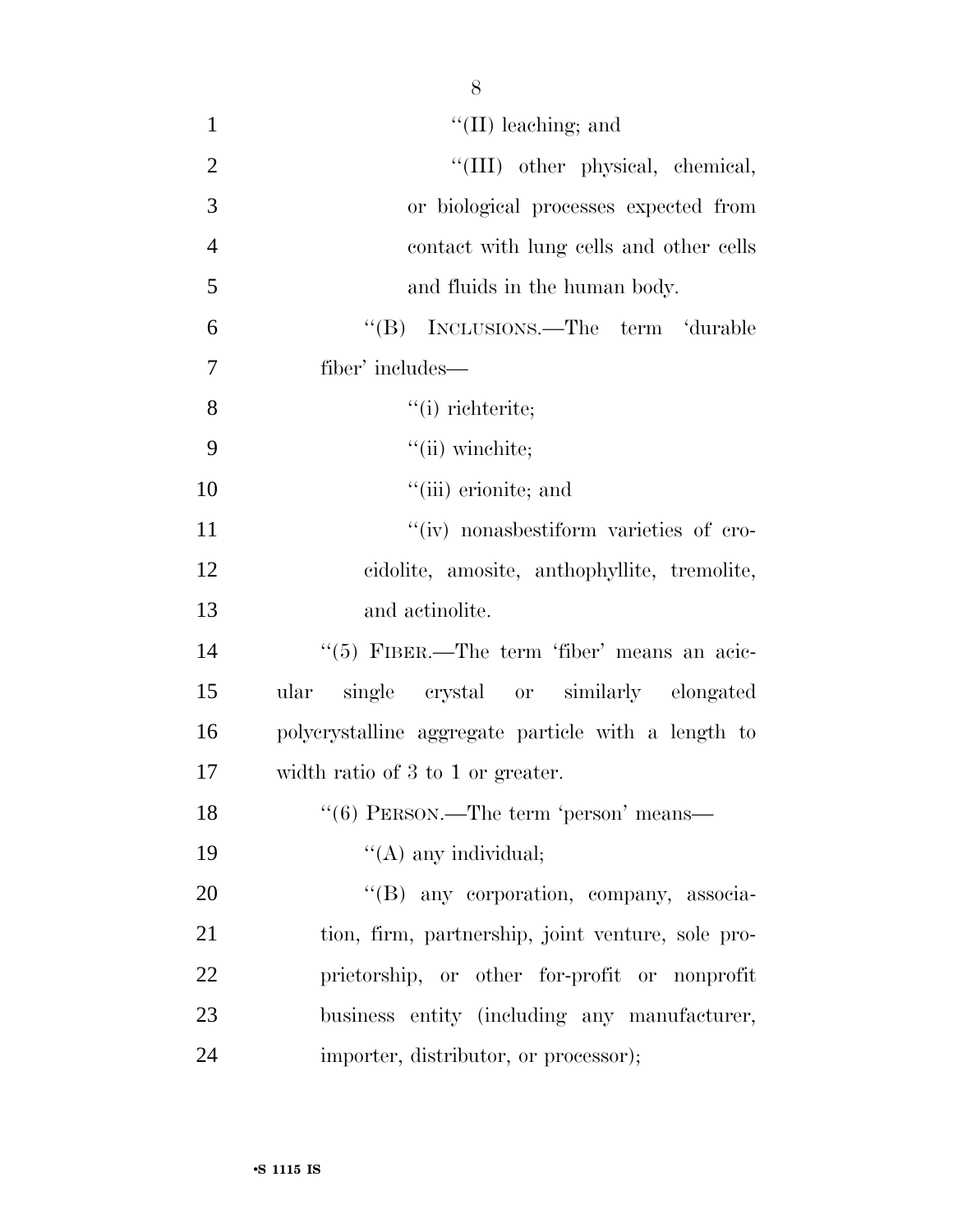| $\mathbf{1}$   | "(C) any Federal, State, or local depart-                 |
|----------------|-----------------------------------------------------------|
| $\overline{2}$ | ment, agency, or instrumentality; and                     |
| 3              | $\lq\lq$ (D) any interstate body.                         |
| 4              | "SEC. 222. NATIONAL ACADEMY OF SCIENCES STUDY.            |
| 5              | "The Administrator shall enter into a contract with       |
| 6              | the National Academy of Sciences to study and, not later  |
| 7              | than 18 months after the date of enactment of this sub-   |
| 8              | title, provide the Administrator, and other Federal agen- |
| 9              | cies, as appropriate—                                     |
| 10             | $\lq(1)$ a description of the current state of the        |
| 11             | science relating to the human health effects of expo-     |
| 12             | sure to asbestos and other durable fibers; and            |
| 13             | (2)<br>recommendations for the establishment              |
| 14             | $of-$                                                     |
| 15             | "(A) a uniform system for the establish-                  |
| 16             | ment of asbestos exposure standards for work-             |
| 17             | ers, school children, and other populations; and          |
| 18             | $\lq\lq$ a uniform system for the establish-              |
| 19             | ment of protocols for detecting and measuring             |
| 20             | asbestos.                                                 |
| 21             | "SEC. 223. ASBESTOS POLICIES PANEL.                       |
| 22             | $\lq($ a) PANEL.—                                         |
| 23             | $\lq(1)$ IN GENERAL.—The Administrator shall es-          |
| 24             | tablish an Asbestos Policies Panel (referred to in        |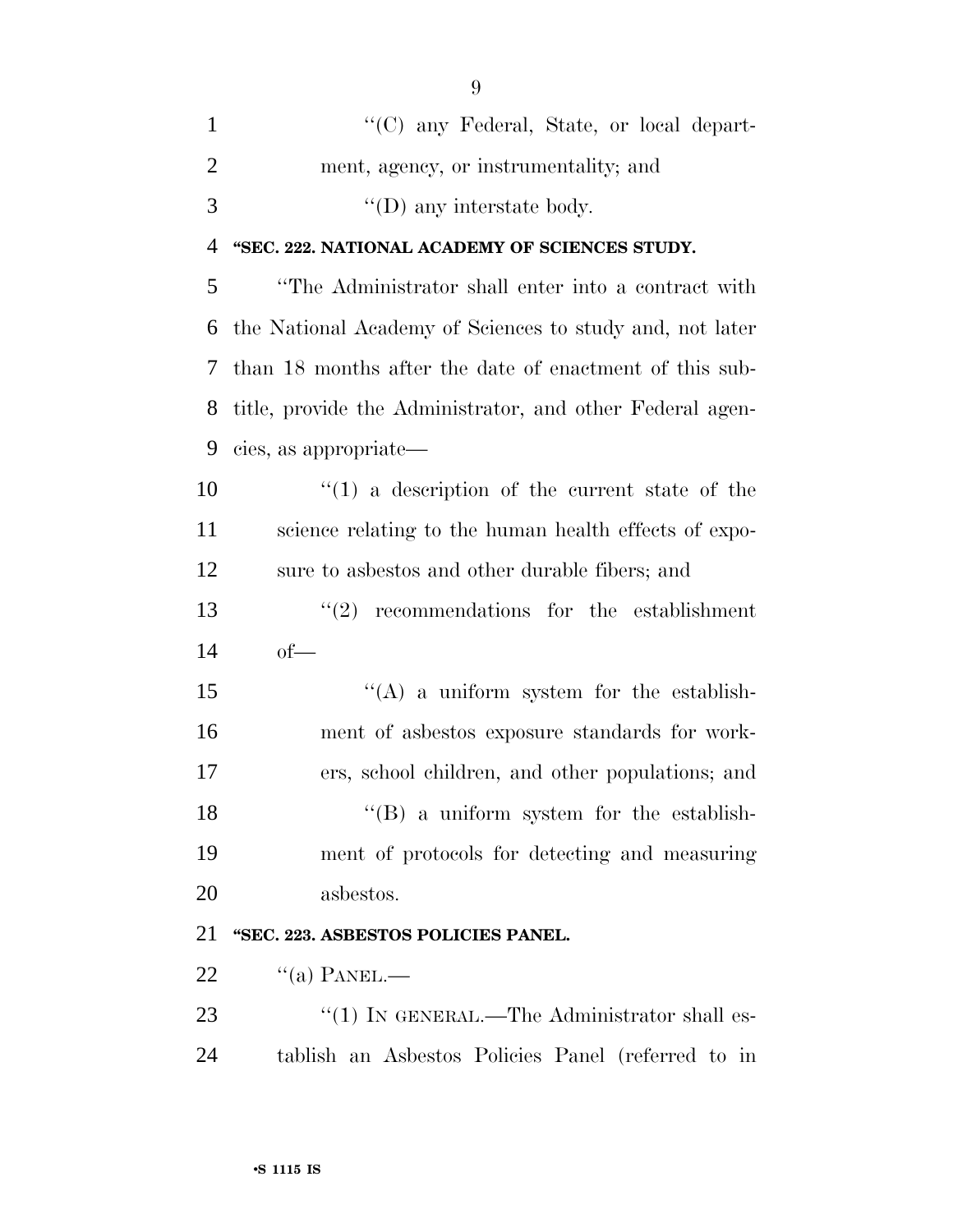| $\mathbf{1}$   | this section as the 'panel') to study asbestos and               |
|----------------|------------------------------------------------------------------|
| $\overline{2}$ | other durable fibers.                                            |
| 3              | "(2) MEMBERSHIP.—The panel shall be com-                         |
| $\overline{4}$ | prised of representatives of—                                    |
| 5              | "(A) the Secretary of Labor;                                     |
| 6              | "(B) the Secretary of Health and Human                           |
| 7              | Services; and                                                    |
| 8              | "(C) the Chairman of the Consumer Prod-                          |
| 9              | uct Safety Commission;                                           |
| 10             | "(D) nongovernmental environmental, pub-                         |
| 11             | lic health, and consumer organizations;                          |
| 12             | $\lq\lq(E)$ industry;                                            |
| 13             | $\lq\lq(F)$ school officials;                                    |
| 14             | $\lq\lq(G)$ public health officials;                             |
| 15             | $\lq\lq$ (H) labor organizations; and                            |
| 16             | $\lq\lq$ (I) the public.                                         |
| 17             | "(b) DUTIES.—The panel shall—                                    |
| 18             | $\lq(1)$ provide independent advice and counsel to               |
| 19             | the Administrator and other Federal agencies on                  |
| 20             | policy issues associated with the use and manage-                |
| 21             | ment of asbestos and other durable fibers; and                   |
| 22             | $\cdot\cdot\cdot(2)$ study and, not later than 2 years after the |
| 23             | date of enactment of this subtitle, provide the Ad-              |
| 24             | ministrator, other Federal agencies, and Congress                |
| 25             | recommendations concerning—                                      |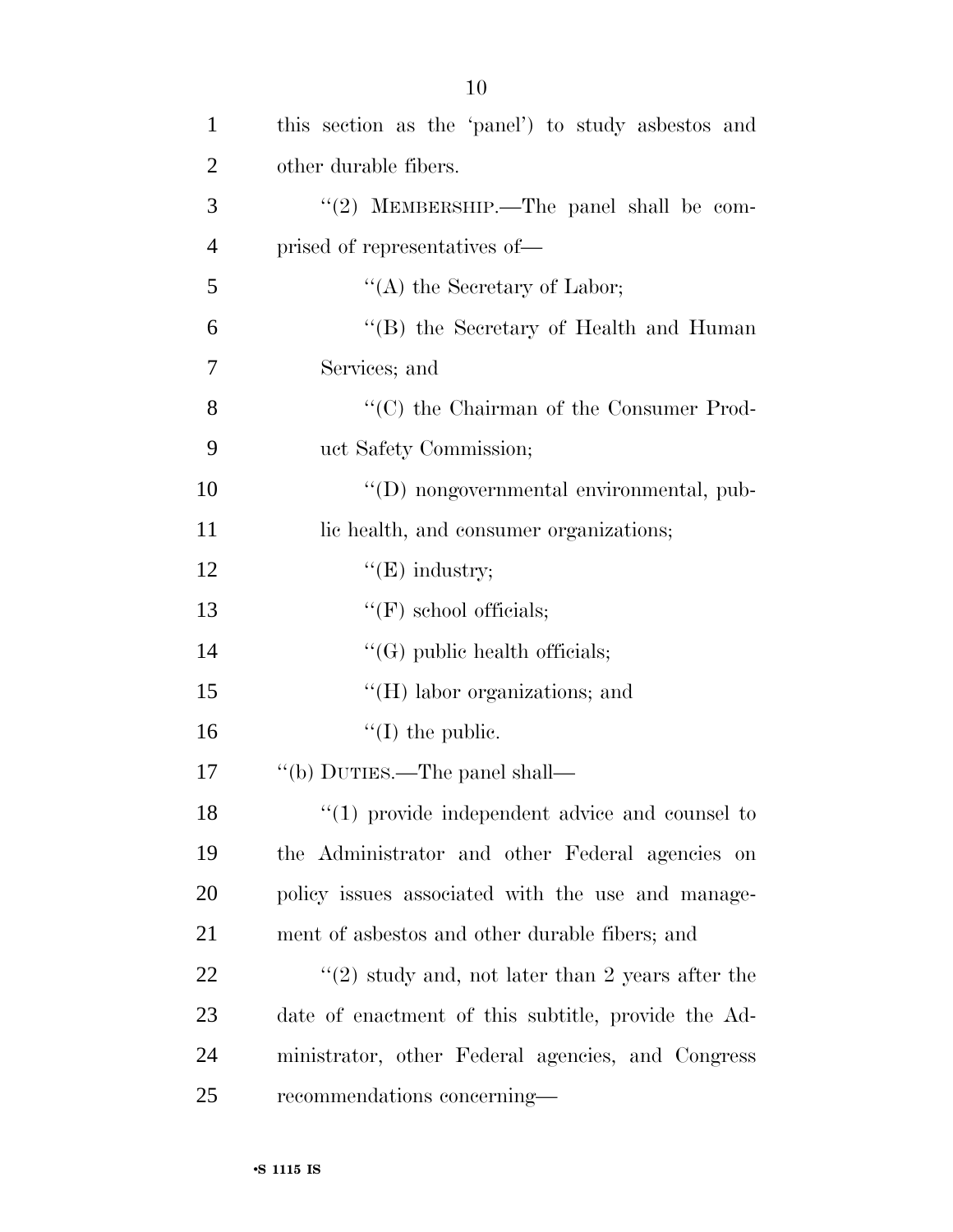| $\mathbf{1}$   | "(A) implementation of subtitle $A$ ;               |
|----------------|-----------------------------------------------------|
| $\overline{2}$ | "(B) grant programs under subtitle $A$ ;            |
| 3              | $\cdot$ (C) revisions to the national emissions     |
| $\overline{4}$ | standards for hazardous air pollutants promul-      |
| 5              | gated under the Clean Air Act (42 U.S.C. 7401)      |
| 6              | et seq.);                                           |
| 7              | $\lq\lq$ (D) legislative and regulatory options for |
| 8              | improving consumer and worker protections           |
| 9              | against harmful health effects of exposure to       |
| 10             | asbestos and durable fibers;                        |
| 11             | $\lq\lq$ . Whether the definition of asbestos-      |
| 12             | containing material, meaning any material that      |
| 13             | contains more than 1 percent asbestos by            |
| 14             | weight, should be modified throughout the Code      |
| 15             | of Federal Regulations;                             |
| 16             | $\lq\lq(F)$ the feasibility of establishing a dura- |
| 17             | ble fibers testing program;                         |
| 18             | $\lq\lq (G)$ options to improve protections         |
| 19             | against exposure to asbestos from asbestos-con-     |
| 20             | taining products and contaminant-asbestos           |
| 21             | products in buildings;                              |
| 22             | "(H) current research on and technologies           |
| 23             | for disposal of asbestos-containing products and    |
| 24             | contaminant-asbestos products; and                  |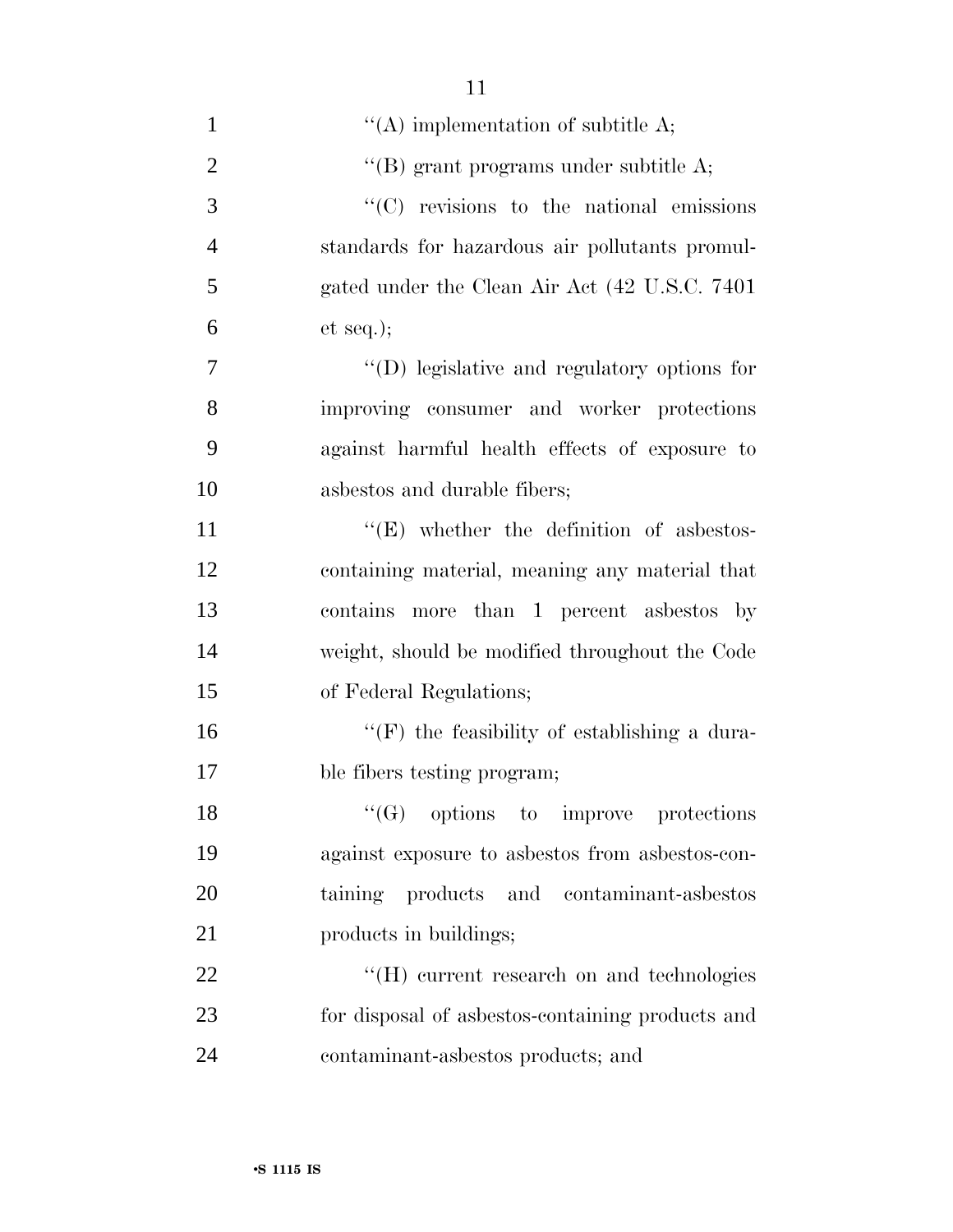$\langle (I) \rangle$  at the option of the panel, the effects on human health that may result from exposure to ceramic, carbon, and other manmade fibers. **''SEC. 224. STUDY OF ASBESTOS-CONTAINING PRODUCTS AND CONTAMINANT-ASBESTOS PRODUCTS.** ''(a) IN GENERAL.—In consultation with the Sec- retary of Labor, the Chairman of the International Trade Commission, the Chairman of the Consumer Product Safety Commission, and the Assistant Secretary for Occu- pational Safety and Health, the Administrator shall con- duct a study on the status of the manufacture, processing, distribution in commerce, ownership, importation, and dis- posal of asbestos-containing products and contaminant-as-bestos products in the United States.

 ''(b) ISSUES.—In conducting the study, the Adminis-trator shall examine—

17 <sup>''</sup>(1) how consumers, workers, and businesses use asbestos-containing products and contaminant- asbestos products that are entering commerce as of the date of enactment of this subtitle; and

 $\langle \cdot (2) \rangle$  the extent to which consumers and work- ers are being exposed to unhealthful levels of asbes- tos through exposure to products described in para-graph (1).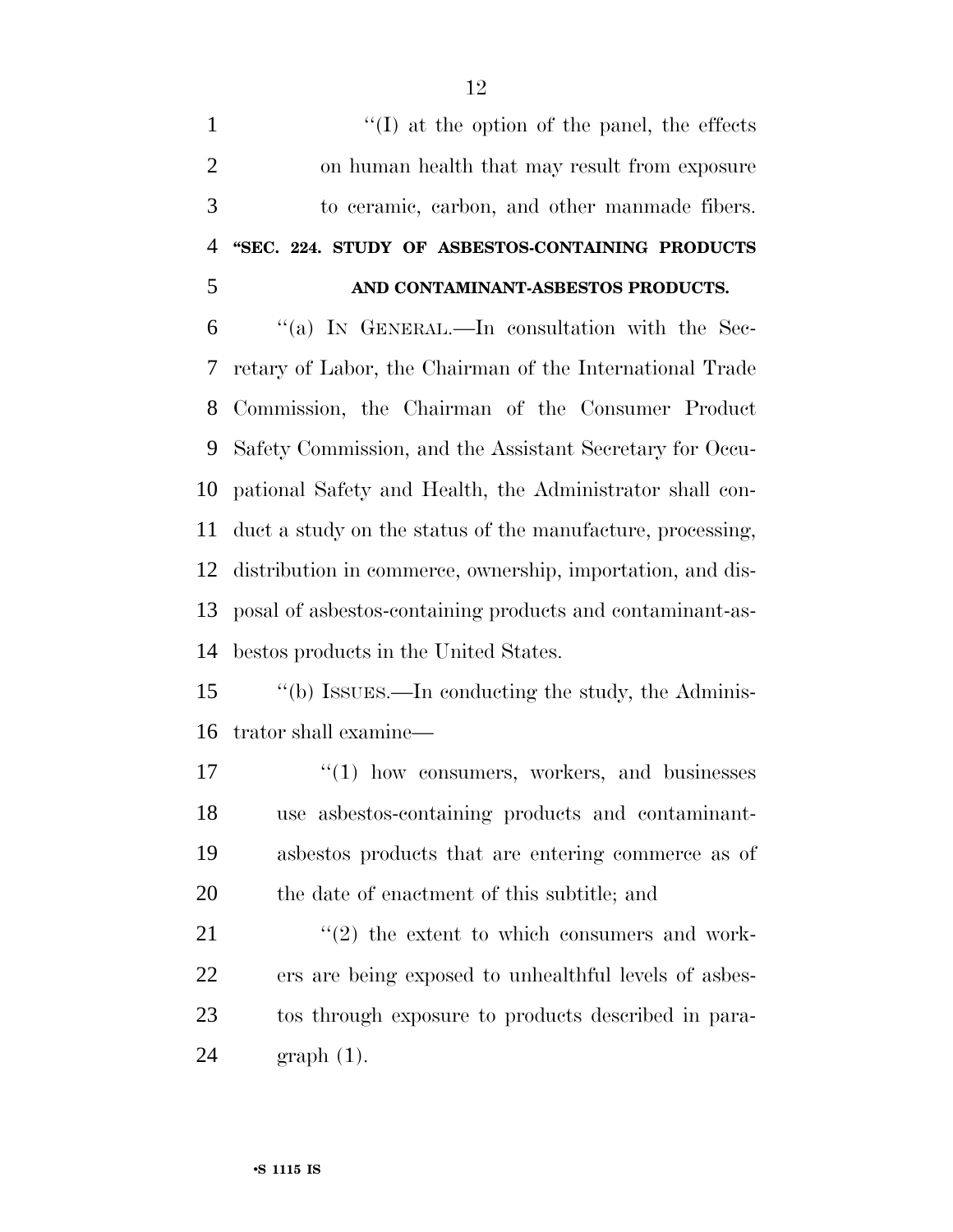''(c) REPORT.—Not later than 18 months after the date of enactment of this subtitle, the Administrator shall submit to the Committee on Energy and Commerce of the House of Representatives and the Committee on Environ- ment and Public Works of the Senate a report on the re-sults of the study.

## **''SEC. 225. PROHIBITION ON ASBESTOS-CONTAINING PROD-UCTS.**

 ''(a) IN GENERAL.—Subject to subsection (b), the Administrator shall promulgate—

 $\frac{1}{2}$  (1) not later than 1 year after the date of en- actment of this subtitle, proposed regulations that— ''(A) prohibit persons from manufacturing, processing, or distributing in commerce asbes-tos-containing products; and

 ''(B) provide for implementation of sub-sections (b) and (c); and

 $\frac{1}{2}$  not later than 2 years after the date of en- actment of this subtitle, final regulations that, effec- tive 60 days after the date of promulgation, prohibit persons from manufacturing, processing, or distrib-uting in commerce asbestos-containing products.

23 "(b) EXEMPTIONS.—

24 "(1) IN GENERAL.—Any person may petition the Administrator for, and the Administrator may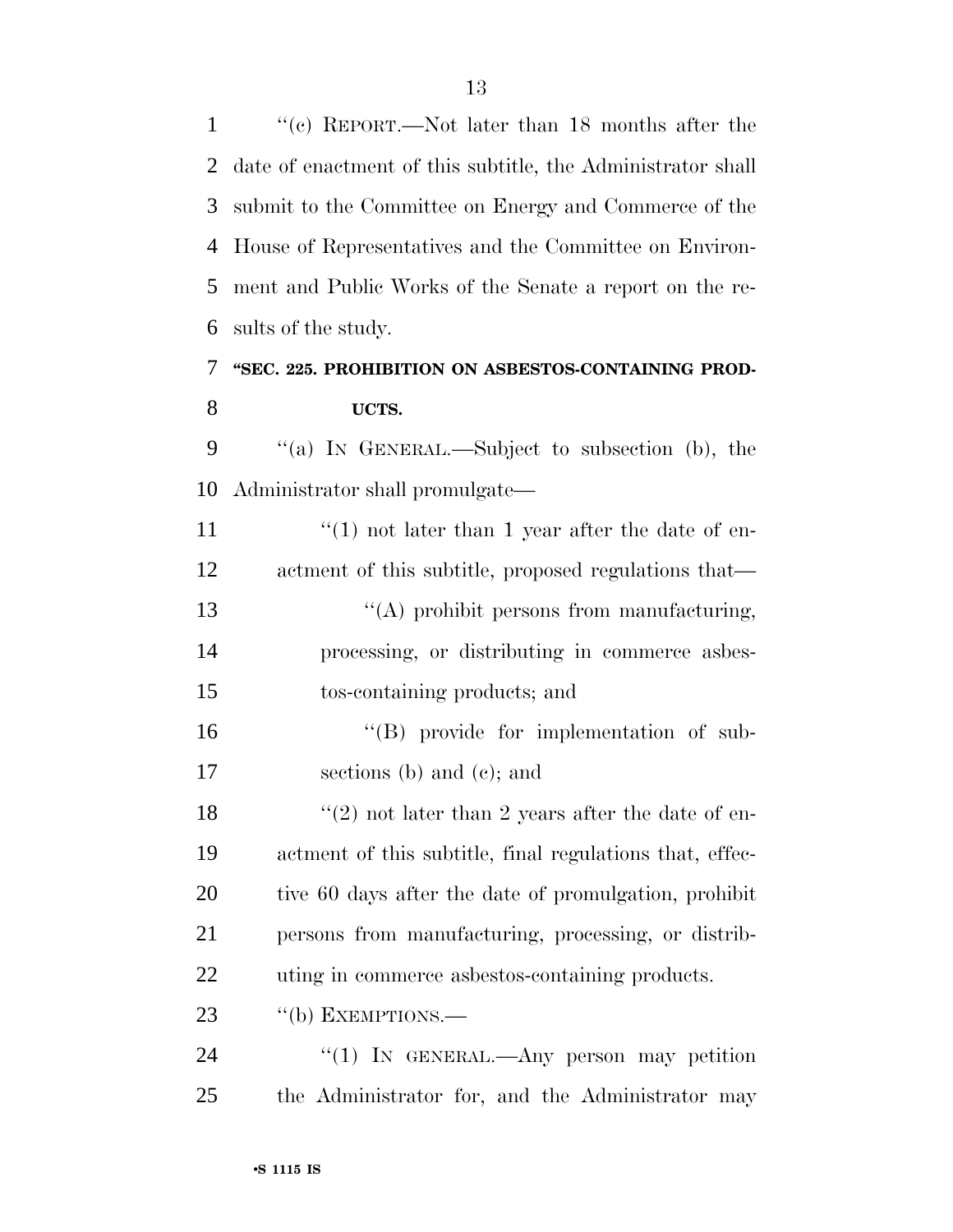| $\mathbf{1}$   | grant an exemption from the requirements of sub-        |
|----------------|---------------------------------------------------------|
| $\overline{2}$ | section (a) if the Administrator determines that—       |
| 3              | $\lq\lq$ the exemption would not result in an           |
| $\overline{4}$ | unreasonable risk of injury to public health or         |
| 5              | the environment; and                                    |
| 6              | "(B) the person has made good faith ef-                 |
| 7              | forts to develop, but has been unable to develop,       |
| 8              | a substance, or identify a mineral, that—               |
| 9              | "(i) does not present an unreasonable                   |
| 10             | risk of injury to public health or the envi-            |
| 11             | ronment; and                                            |
| 12             | "(ii) may be substituted for an asbes-                  |
| 13             | tos-containing product.                                 |
| 14             | "(2) TERMS AND CONDITIONS.—An exemption                 |
| 15             | granted under this subsection shall be in effect for    |
| 16             | such period (not to exceed 1 year) and subject to       |
| 17             | such terms and conditions as the Administrator may      |
| 18             | prescribe.                                              |
| 19             | $``(e)$ DISPOSAL.—                                      |
| 20             | "(1) IN GENERAL.—Except as provided in para-            |
| 21             | $graph (2)$ , not later than 3 years after the date of  |
| 22             | enactment of this subtitle, each person that pos-       |
| 23             | sesses an asbestos-containing product that is subject   |
| 24             | to the prohibition established under this section shall |
| 25             | dispose of the asbestos-containing product, by a        |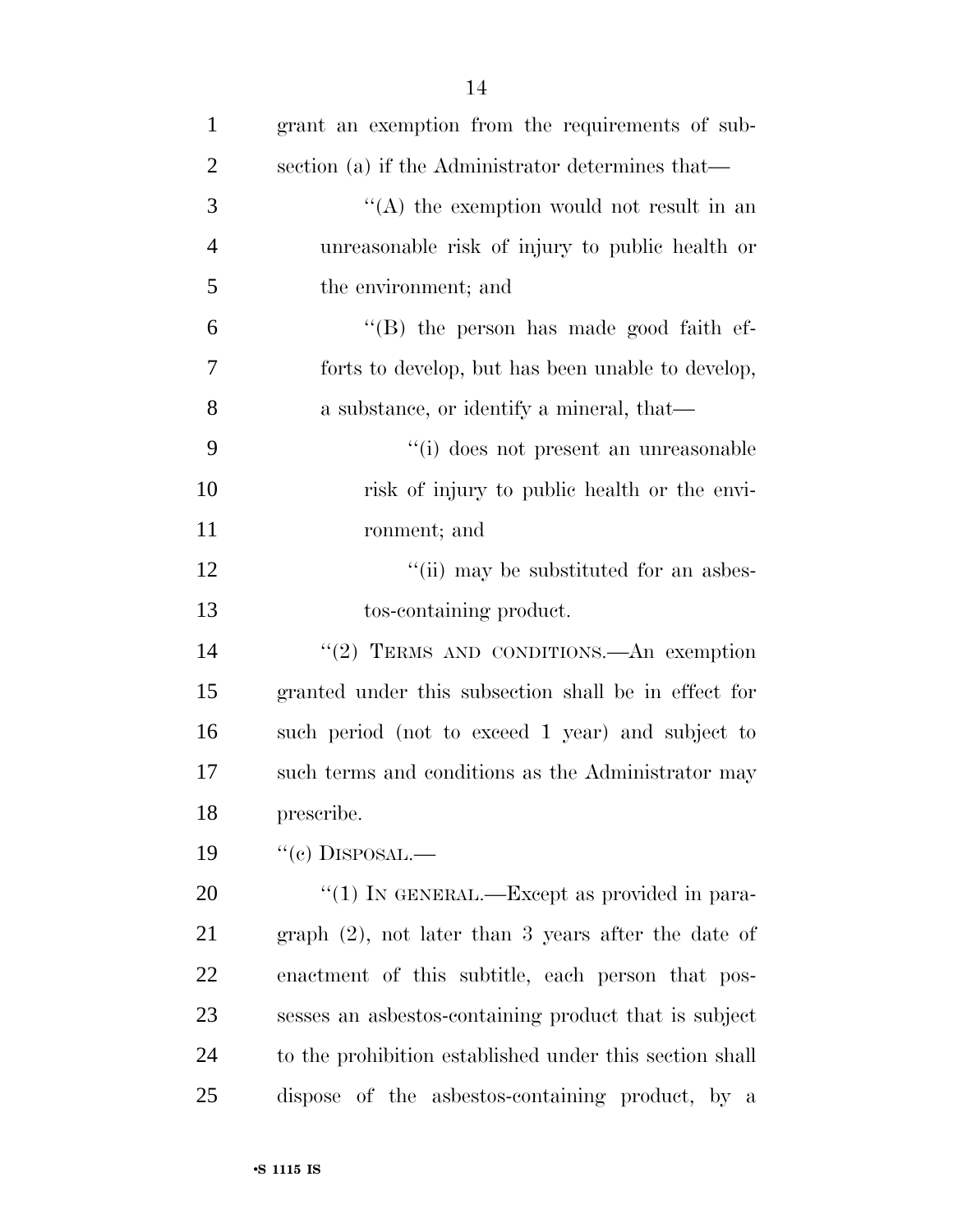| $\mathbf{1}$   | means that is in compliance with applicable Federal,         |
|----------------|--------------------------------------------------------------|
| $\overline{2}$ | State, and local requirements.                               |
| 3              | "(2) EXEMPTION.—Nothing in paragraph $(1)$ —                 |
| $\overline{4}$ | $\lq\lq$ applies to an asbestos-containing                   |
| $\mathfrak{S}$ | product that—                                                |
| 6              | $``(i)$ is no longer in the stream of com-                   |
| $\tau$         | merce; or                                                    |
| 8              | "(ii) is in the possession of an end                         |
| 9              | user; or                                                     |
| 10             | $\lq\lq (B)$ requires that an asbestos-containing            |
| 11             | product described in subparagraph (A) be re-                 |
| 12             | moved or replaced.                                           |
| 13             | "SEC. 226. PUBLIC EDUCATION PROGRAM.                         |
| 14             | "(a) IN GENERAL.—Not later than 2 years after the            |
| 15             | date of enactment of this subtitle, and subject to sub-      |
| 16             | section (c), in consultation with the Chairman of the Con-   |
| 17             | sumer Product Safety Commission and the Secretary of         |
|                | 18 Labor, the Administrator shall establish a program to in- |
| 19             | crease awareness of the dangers posed by asbestos-con-       |
| 20             | taining products and contaminant-aspessors products in       |
| 21             | homes and workplaces.                                        |
| 22             | "(b) GREATEST RISKS.—In establishing the pro-                |
| 23             | gram, the Administrator shall—                               |
| 24             | $f'(1)$ base the program on the results of the               |
| 25             | study conducted under section 224;                           |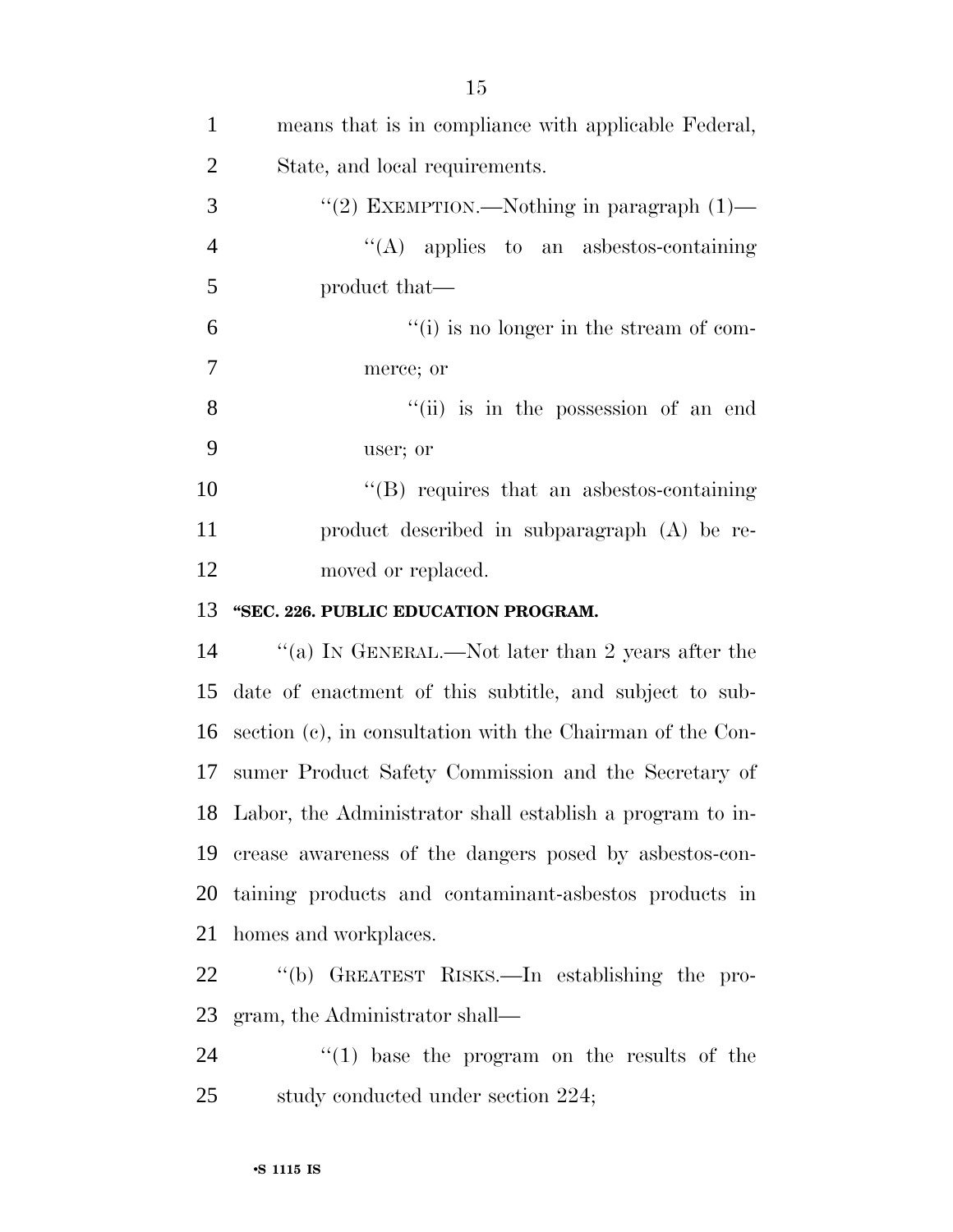| $\mathbf{1}$   | $\lq(2)$ give priority to asbestos-containing prod-            |
|----------------|----------------------------------------------------------------|
| $\overline{2}$ | ucts and contaminant-asbestos products used by                 |
| 3              | consumers and workers that pose the greatest risk              |
| $\overline{4}$ | of injury to human health; and                                 |
| 5              | $\cdot\cdot\cdot(3)$ at the option of the Administrator on re- |
| 6              | ceipt of a recommendation from the Asbestos Poli-              |
| 7              | cies Panel, include in the program the conduct of              |
| 8              | projects and activities to increase public awareness           |
| 9              | of the effects on human health that may result from            |
| 10             | exposure to-                                                   |
| 11             | $\lq\lq$ durable fibers; and                                   |
| 12             | "(B) ceramic, carbon, and other manmade                        |
| 13             | fibers.                                                        |
| 14             | "(c) AUTHORIZATION OF APPROPRIATIONS.—There                    |
| 15             | are authorized to be appropriated such sums as are nec-        |
| 16             | essary to carry out this section.".                            |
| 17             | (b) VERMICULITE INSULATION.—Not later than 180                 |
| 18             | days after the date of enactment of this Act, the Adminis-     |
| 19             | trator of the Environmental Protection Agency and the          |
| 20             | Consumer Product Safety Commission shall begin a na-           |
| 21             | tional campaign to educate consumers concerning—               |
| 22             | (1) the dangers of vermiculite insulation that                 |
| 23             | may be contaminated with asbestos; and                         |
| 24             | measures that homeowners and business<br>(2)                   |
| 25             | owners can take to protect against those dangers.              |
|                |                                                                |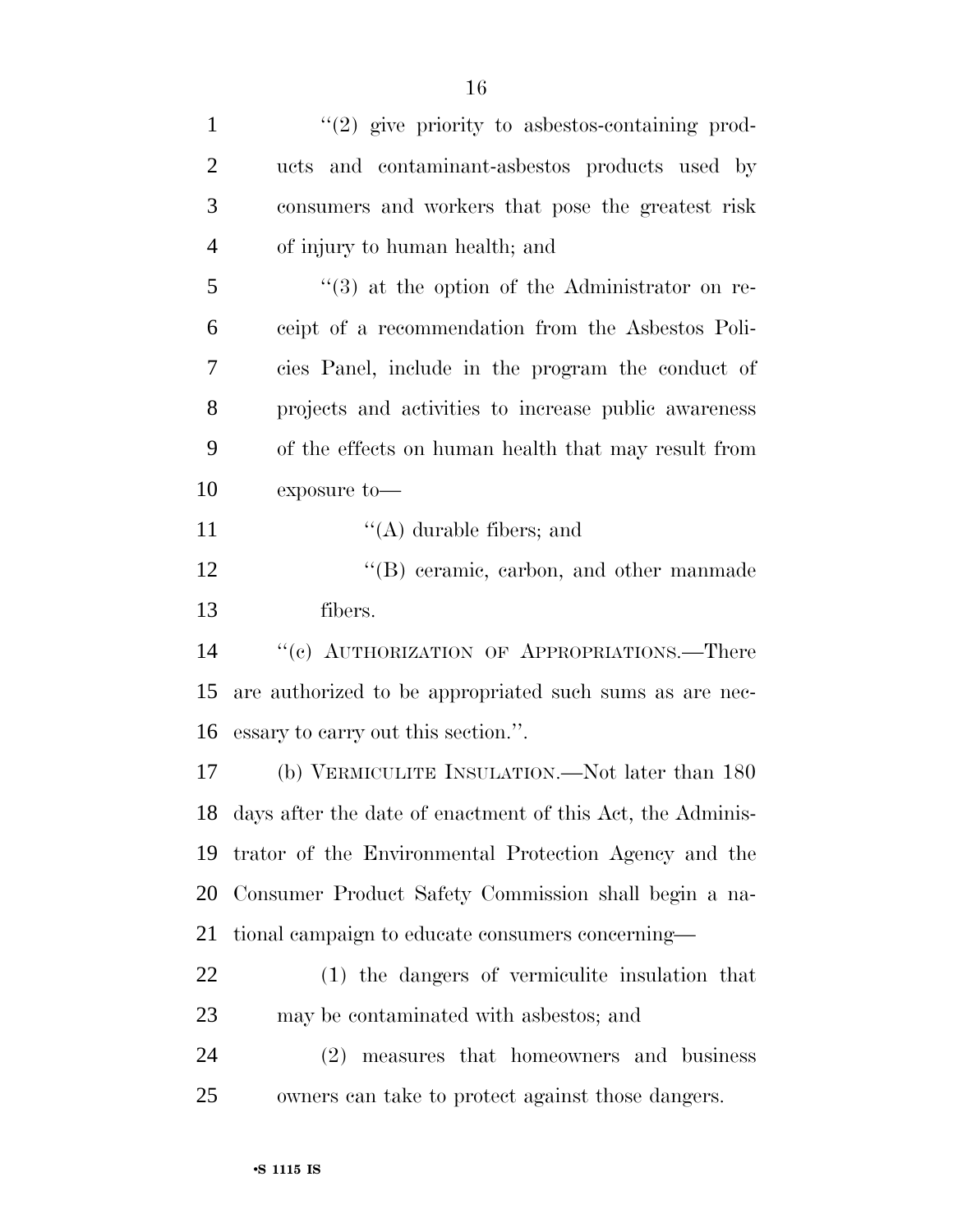#### **SEC. 4. ASBESTOS-CAUSED DISEASES.**

 Subpart 1 of part C of title IV of the Public Health Service Act (42 U.S.C. 285 et seq.) is amended by adding at the end the following:

#### **''SEC. 417D. RESEARCH ON ASBESTOS-CAUSED DISEASES.**

 ''(a) IN GENERAL.—The Secretary, acting through the Director of NIH and the Director of the Centers for Disease Control and Prevention, shall expand, intensify, and coordinate programs for the conduct and support of research on diseases caused by exposure to asbestos, par-ticularly mesothelioma, asbestosis, and pleural injuries.

 ''(b) ADMINISTRATION.—The Secretary shall carry out this section—

 ''(1) through the Director of NIH and the Di- rector of the CDC (Centers for Disease Control and Prevention); and

 $\mathcal{L}^{\prime}(2)$  in collaboration with the Administrator of the Agency for Toxic Substances and Disease Reg- istry and the head of any other agency that the Sec-retary determines to be appropriate.

•**S 1115 IS** 21 "(c) MESOTHELIOMA REGISTRY.—Not later than 1 year after the date of enactment of this section, the Direc- tor of the Centers for Disease Control and Prevention, in cooperation with the Director of the National Institute for Occupational Safety and Health and the Administrator of the Agency for Toxic Substances and Disease Registry,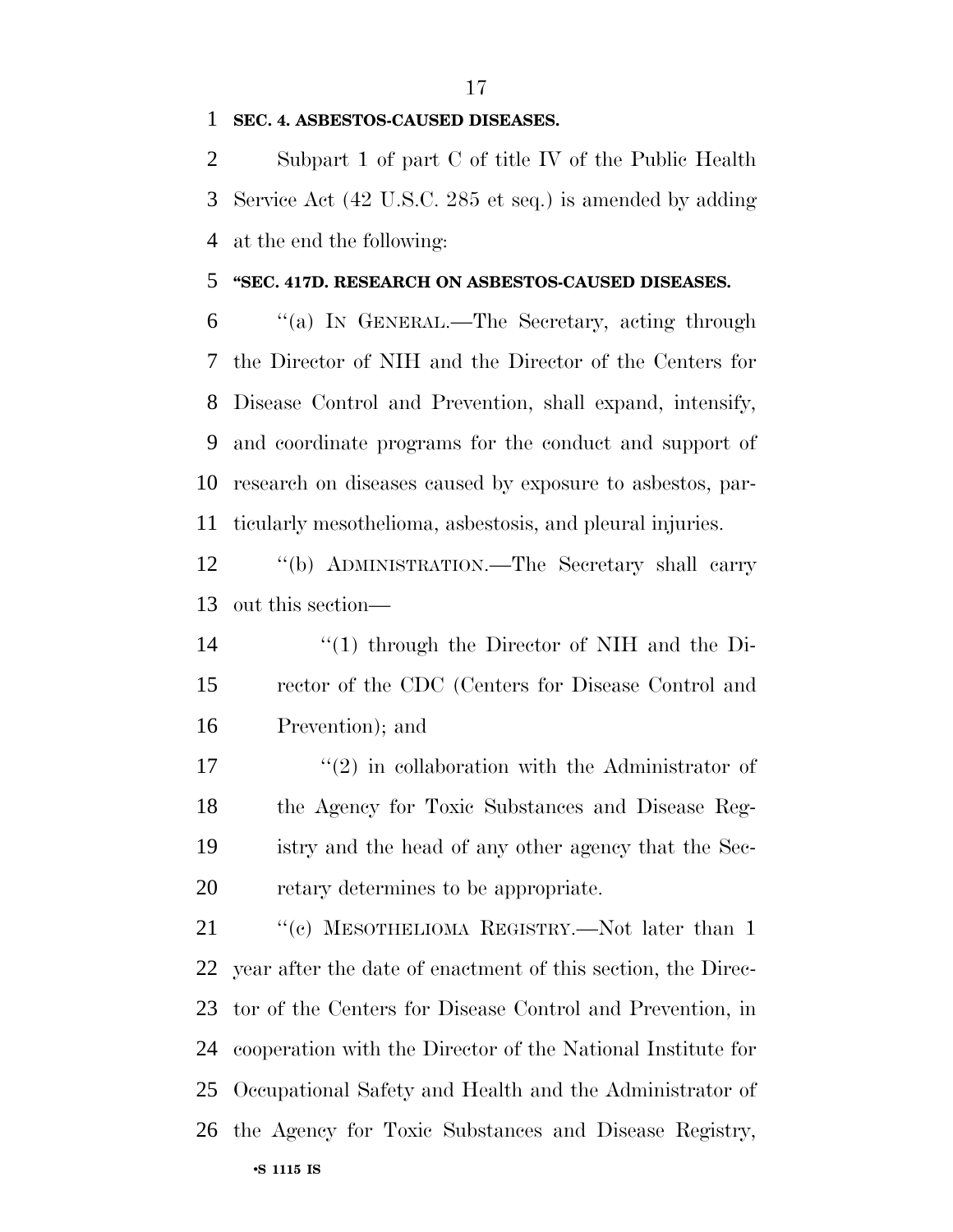shall establish a mechanism by which to obtain data from State cancer registries and other cancer registries, which shall form the basis for establishing a Mesothelioma Reg-istry.

 ''(d) AUTHORIZATION OF APPROPRIATIONS.—In ad- dition to amounts made available for the purposes de- scribed in subsection (a) under other law, there are au- thorized to be appropriated to carry out this section such sums as are necessary for fiscal year 2004 and each fiscal year thereafter.

# **''SEC. 417E. MESOTHELIOMA RESEARCH AND TREATMENT CENTERS.**

 ''(a) IN GENERAL.—The Director of NIH shall pro- vide \$1,000,000 for each of fiscal years 2004 through 2008 for each of up to 10 mesothelioma disease research and treatment centers.

''(b) REQUIREMENTS.—The Centers shall—

18 ''(1) be chosen through competitive peer review; ''(2) be geographically distributed throughout the United States with special consideration given to areas of high incidence of mesothelioma disease;

 $(3)$  be closely associated with Department of Veterans Affairs medical centers to provide research benefits and care to veterans, who have suffered ex-cessively from mesothelioma;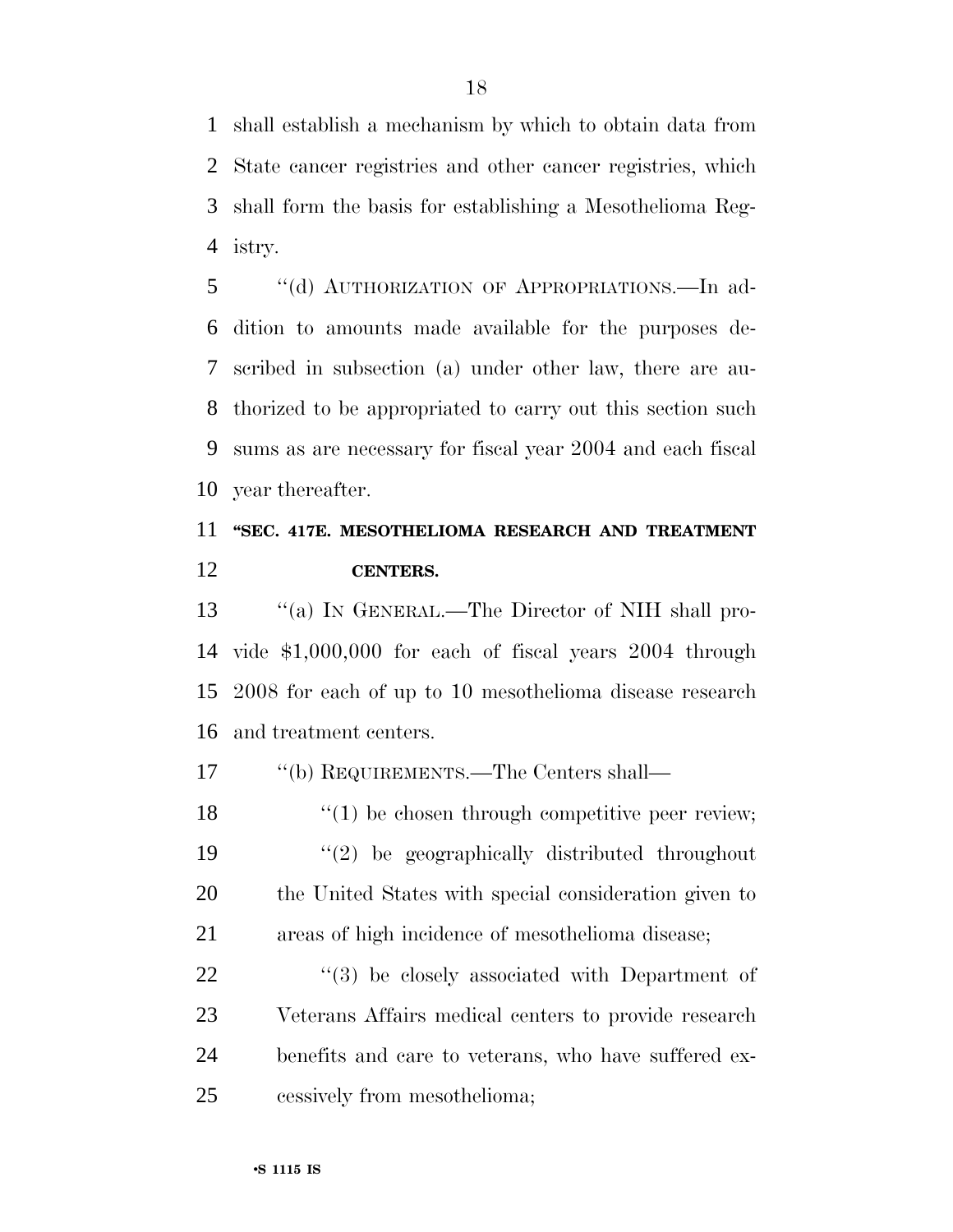| $\mathbf{1}$<br>$\overline{2}$<br>3<br>$\overline{4}$<br>cures;<br>$\mathfrak{S}$<br>6<br>$\tau$<br>ment;<br>8<br>9<br>lioma Registry;<br>volved in exemplary mesothelioma research; and<br>funded.<br>17<br>SEC. 5. CONFORMING AMENDMENTS.<br>tion 201 the following:<br>"Subtitle A—General Provisions";                                                                                                                                                                                                                                                                                                                                                                                                                                                                                                                                             |    |                                                   |
|--------------------------------------------------------------------------------------------------------------------------------------------------------------------------------------------------------------------------------------------------------------------------------------------------------------------------------------------------------------------------------------------------------------------------------------------------------------------------------------------------------------------------------------------------------------------------------------------------------------------------------------------------------------------------------------------------------------------------------------------------------------------------------------------------------------------------------------------------------|----|---------------------------------------------------|
| nisms for detection and prevention of mesothelioma,<br>particularly in the areas of pain management and<br>"(5) be engaged in public education about<br>mesothelioma and prevention, screening, and treat-<br>$\cdot\cdot\cdot(6)$ be participants in the National Mesothe-<br>$\lq(7)$ be coordinated in their research and treat-<br>ment efforts with other Centers and institutions in-<br>$(8)$ be focused on research and treatments for<br>mesothelioma that have historically been under-<br>"(c) AUTHORIZATION OF APPROPRIATIONS.—There<br>is authorized to be appropriated to carry out this section<br>$$10,000,000$ for each of fiscal years 2004 through 2008.".<br>The table of contents in section 1 of the Toxic Sub-<br>stances Control Act (15 U.S.C. prec. 2601) is amended—<br>$(1)$ by inserting before the item relating to sec- |    | $\lq(4)$ be engaged in research to provide mecha- |
|                                                                                                                                                                                                                                                                                                                                                                                                                                                                                                                                                                                                                                                                                                                                                                                                                                                        |    |                                                   |
|                                                                                                                                                                                                                                                                                                                                                                                                                                                                                                                                                                                                                                                                                                                                                                                                                                                        |    |                                                   |
|                                                                                                                                                                                                                                                                                                                                                                                                                                                                                                                                                                                                                                                                                                                                                                                                                                                        |    |                                                   |
|                                                                                                                                                                                                                                                                                                                                                                                                                                                                                                                                                                                                                                                                                                                                                                                                                                                        |    |                                                   |
|                                                                                                                                                                                                                                                                                                                                                                                                                                                                                                                                                                                                                                                                                                                                                                                                                                                        |    |                                                   |
|                                                                                                                                                                                                                                                                                                                                                                                                                                                                                                                                                                                                                                                                                                                                                                                                                                                        |    |                                                   |
|                                                                                                                                                                                                                                                                                                                                                                                                                                                                                                                                                                                                                                                                                                                                                                                                                                                        |    |                                                   |
|                                                                                                                                                                                                                                                                                                                                                                                                                                                                                                                                                                                                                                                                                                                                                                                                                                                        |    |                                                   |
|                                                                                                                                                                                                                                                                                                                                                                                                                                                                                                                                                                                                                                                                                                                                                                                                                                                        | 10 |                                                   |
|                                                                                                                                                                                                                                                                                                                                                                                                                                                                                                                                                                                                                                                                                                                                                                                                                                                        | 11 |                                                   |
|                                                                                                                                                                                                                                                                                                                                                                                                                                                                                                                                                                                                                                                                                                                                                                                                                                                        | 12 |                                                   |
|                                                                                                                                                                                                                                                                                                                                                                                                                                                                                                                                                                                                                                                                                                                                                                                                                                                        | 13 |                                                   |
|                                                                                                                                                                                                                                                                                                                                                                                                                                                                                                                                                                                                                                                                                                                                                                                                                                                        | 14 |                                                   |
|                                                                                                                                                                                                                                                                                                                                                                                                                                                                                                                                                                                                                                                                                                                                                                                                                                                        | 15 |                                                   |
|                                                                                                                                                                                                                                                                                                                                                                                                                                                                                                                                                                                                                                                                                                                                                                                                                                                        | 16 |                                                   |
|                                                                                                                                                                                                                                                                                                                                                                                                                                                                                                                                                                                                                                                                                                                                                                                                                                                        |    |                                                   |
|                                                                                                                                                                                                                                                                                                                                                                                                                                                                                                                                                                                                                                                                                                                                                                                                                                                        | 18 |                                                   |
|                                                                                                                                                                                                                                                                                                                                                                                                                                                                                                                                                                                                                                                                                                                                                                                                                                                        | 19 |                                                   |
|                                                                                                                                                                                                                                                                                                                                                                                                                                                                                                                                                                                                                                                                                                                                                                                                                                                        | 20 |                                                   |
|                                                                                                                                                                                                                                                                                                                                                                                                                                                                                                                                                                                                                                                                                                                                                                                                                                                        | 21 |                                                   |
|                                                                                                                                                                                                                                                                                                                                                                                                                                                                                                                                                                                                                                                                                                                                                                                                                                                        | 22 |                                                   |
|                                                                                                                                                                                                                                                                                                                                                                                                                                                                                                                                                                                                                                                                                                                                                                                                                                                        | 23 |                                                   |
|                                                                                                                                                                                                                                                                                                                                                                                                                                                                                                                                                                                                                                                                                                                                                                                                                                                        |    |                                                   |

and